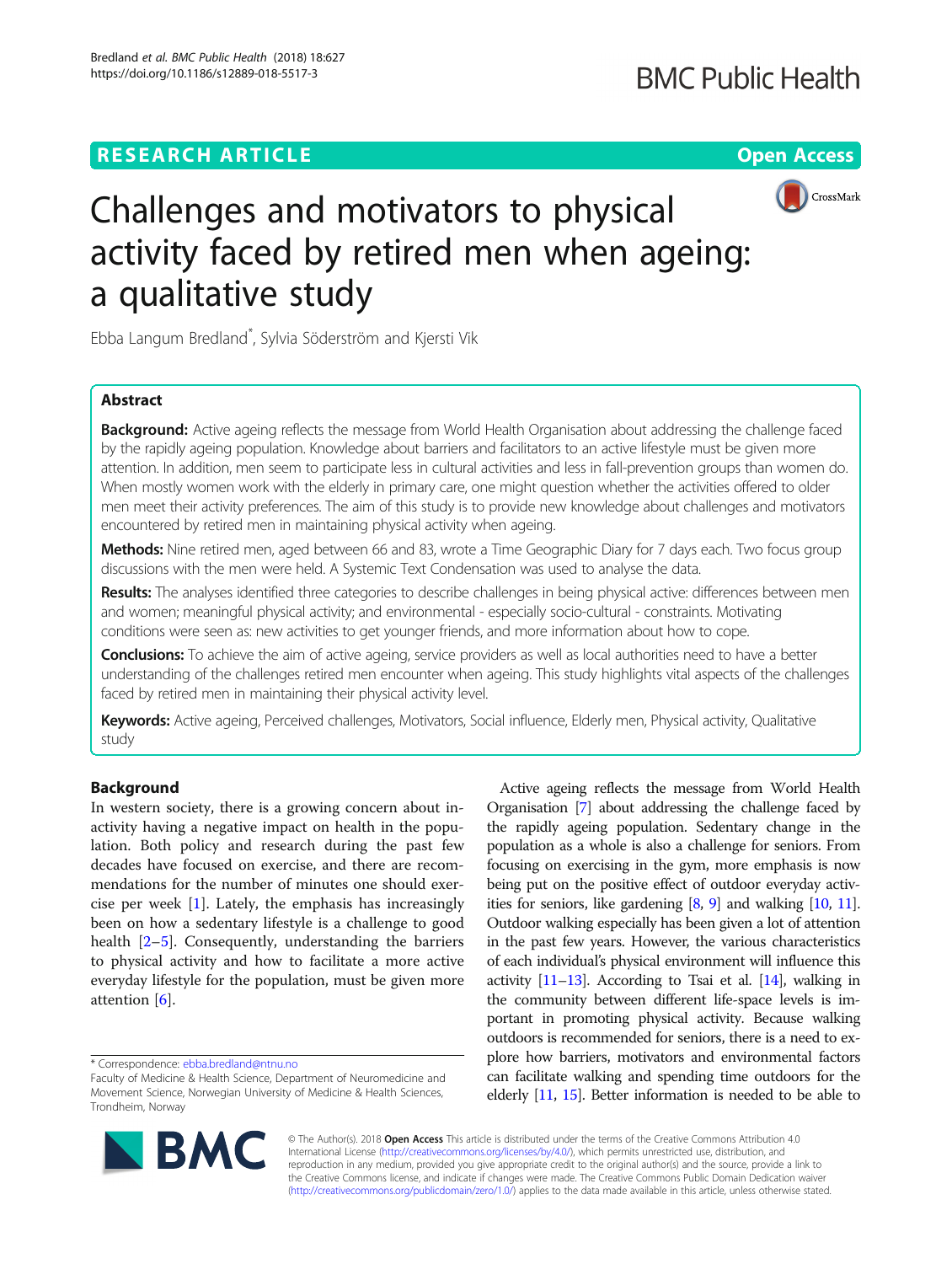take responsibility for one's own health, and this also implies of one's physical activity.

It would be helpful for each municipality to map the environment in order to make an overview of potential barriers to physical activity for the population. Haselwandter et al. [\[12\]](#page-8-0) looked at the built environment and pointed out that the individual's physical environment can either encourage or be a barrier to physical activity. Jefferis et al. [\[16](#page-8-0)] write about falling as a barrier to physical activity in community-dwelling older men. Fear of falling is associated with restriction of activities, even more than if the person has actual had experience of falling [\[17](#page-8-0)]. In addition, advice about fall prevention can be perceived as a threat to the older people's identity and autonomy, and potentially patronizing and distressing [\[18](#page-8-0)].

Experience from the field of practice and evaluations from primary care reports in a Norwegian municipality, point to differences between men and women when it comes to participation in the municipality's activity programmes. The seniors appear to be quite active in their everyday life, even though they suffer from many medical conditions [\[19\]](#page-8-0). Nevertheless, men seem to participate less in cultural activities and less in fall-prevention groups [[20](#page-8-0)]. It is mostly women who work with the elderly in primary care, and one might question whether the activities offered to older adults meet the activity preferences of older men. There is a marked gender difference [\[21](#page-8-0)] and therefore a need to provide a deeper insight into the challenges faced by men in terms of keeping up their physical activities when ageing. For examples, what are the factors which may influence men's participation in outdoor walking, what do they perceive as obstacles, and what keeps them from being physically active when ageing? How can retired men's experience provide useful advice to health professions and other men when they meet obstacles to being physically active?

The aim of this pilot study is therefore to explore and describe challenges and motivators to physical activity faced by retired men when ageing.

#### Methods

To gather information about the challenges to continue physical activity in their older years perceived by retired men, the combined method of Time Geographic Diary and Focus Group Discussions was chosen.

Time Geographic Diary (TGD) provides a tool for systematic studies of activities of everyday life [\[22\]](#page-8-0). The time-geographic perspective focuses on what people do, and how everyday life is shaped by what the individual gives preference to and decides to do. The participants wrote down the time they started any new activity, what the activity was, where it took place and who they did it with, and they were free to make comments. In this

The Focus Group Discussion (FGD) method was chosen with the intention of encouraging the participants to explore and discuss their experiences of how to continue to be physically active after retiring. This method is suitable for gaining an understanding of how the participants make sense of and discuss topics of interest. Furthermore, being among others who share many of the same experiences in a permissive/inclusive environment can facilitate participants to express both positive and negative opinions more easily [\[23\]](#page-8-0).

The study was approved by the Norwegian Social Science Data Services.

#### Participants

The study took place in a Norwegian town where the local authority is responsible for organising home care services and health promotion programmes. The participants were recruited from the "Infocentre for seniors", an information office for health promotion among older adults. The staff at the centre was given information about the study and asked to recruit participants. A purposeful sampling strategy were chosen [[24](#page-8-0)] and the inclusion criteria were: retired men, no home care services, different activity levels and capable and interested in diary writing for 1 week. Twelve men were asked to participate, however after an initial talk with each man, three men decided not to participate. Thus, nine men were included in the study. In line with purposeful sampling strategy  $[24]$  $[24]$  $[24]$ , the men differed in age and education, type of housing and living arrangements (alone or with spouse). In addition men from different activity groups [\[25](#page-8-0)] were included, see Table [1.](#page-2-0) Physical activity can be divided into unstructured activity incorporated in daily life – so called Non-exercise physical activity NEPA [[2,](#page-8-0) [3](#page-8-0)], and exercising. The four groups were [[25](#page-8-0)]; 1. Exercising and doing NEPA, 2. Exercising – no NEPA, 3. NEPA – no exercising 4. No NEPA - no exercising. Their age ranged in age from 66 to 83. None of the men knew each other from previous meetings. Before the start, the participants were given written information about the study, and signed an informed consent statement.

# Data collection

Nine participants wrote a TGD for 1 week each. The first author met them before they started writing in order to give information, encourage them to write comments and answer any questions. This author also meet them after the diaries had been written in order to ensure the week was an ordinary week, and to talk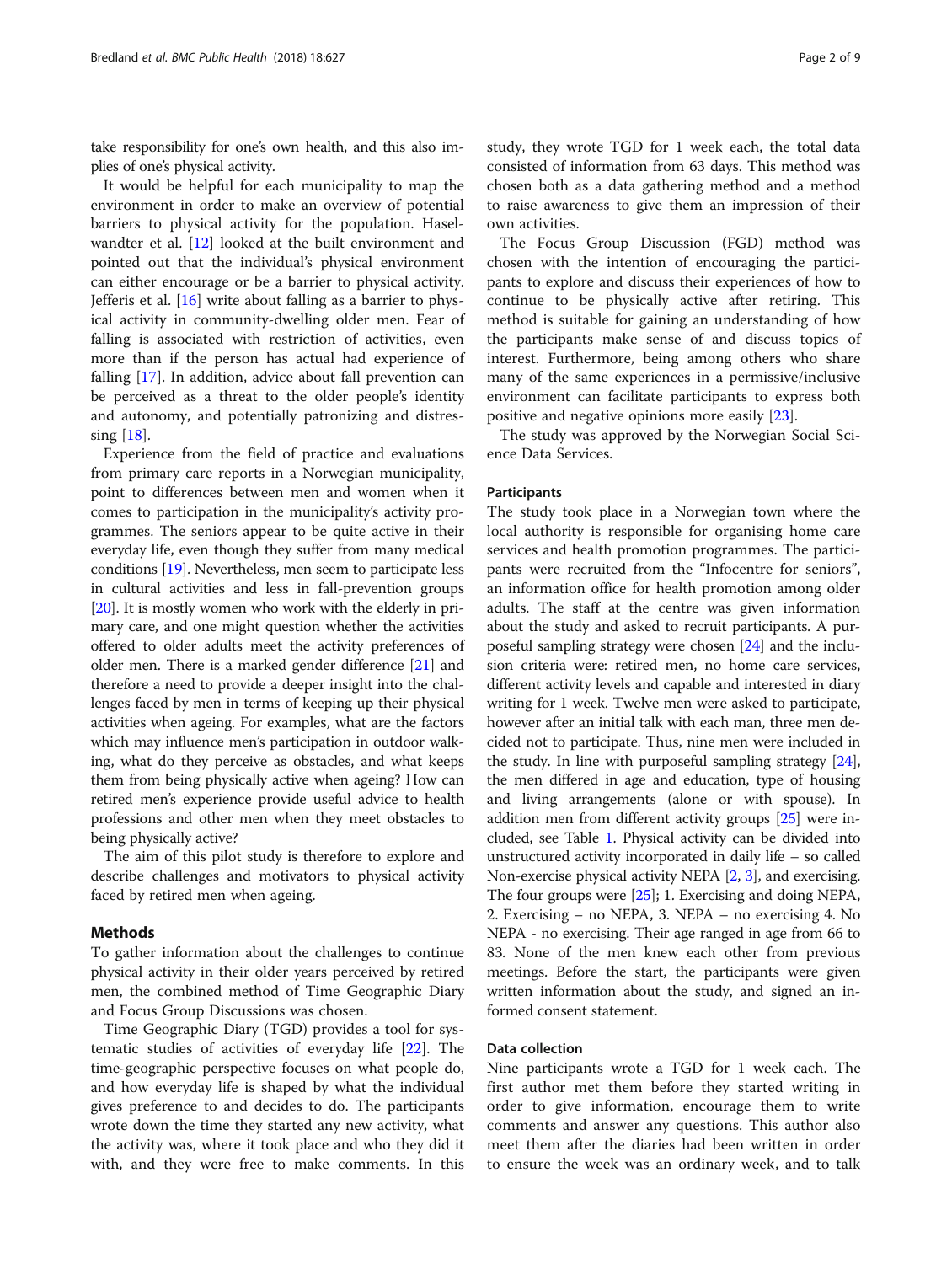|              | Age | Living with | Comments                   | Housing             | Activity group [25]                |
|--------------|-----|-------------|----------------------------|---------------------|------------------------------------|
| А.           | 83  | Alone       | Wife in nursing home       | Terraced house      | Gr. 1 Exercising/NEPA <sup>a</sup> |
| В.           | 82  | With wife   | Wife retired               | Apartment           | Gr. 2 Exercising/No NEPA           |
| C.           | 66  | Alone       | Wife in nursing home       | Apartment           | Gr. 3 NEPA/No exercising           |
| $\mathsf{D}$ | 80  | Alone       | Wife deceased              | Apartment           | Gr. 3 NEPA/No exercising           |
| Ε.           | 81  | Alone       | Divorced                   | Semi-detached house | Gr. 3 NEPA/ No exercising          |
| F.           | 79  | With wife   | Wife still working         | House               | Gr. 1 Exercising/NEPA              |
| G.           | 71  | With wife   | Wife retired               | House               | Gr. 1 Exercising/NEPA              |
| $H_{\cdot}$  | 73  | With wife   | Wife with dementia at home | House               | Gr. 3 NEPA/No exercising           |
| ъ.           | 73  | With wife   | Wife still working         | Apartment           | Gr. 4 No Exercising/No NEPA        |

<span id="page-2-0"></span>Table 1 Participant Characteristics

<sup>a</sup>NEPA Non-Exercise Physical Activity

about their experience and any additional comments. Meeting each participant twice seemed to make them understand the importance of this study, and perhaps made them motivated to make more comments during the week.

Studies have shown that a group size between four and eight enables everybody to participate freely in FGD [[24,](#page-8-0) [26](#page-8-0)]. Two discussions took place at a meeting room at the Infocentre in the municipality. This is a neutral meeting room in the city centre. All nine men who had written a diary were invited; six of them attended. Two of them were unable to come because they lived abroad in the winter, and one was unwell. A semi-structured interview guide with open-ended questions had been sent to the participants some days before the meeting. The discussion centred on "Retired men and physical activity" with emphasis on four main issues: Why is physical activity important to you? What are your thoughts about physical activity in the years to come? Which factors are important in being able to stay active? What prevents you from being active?

The participants sat around a table and were encouraged to talk and discuss about experiences and situations relating to the themes. Each session lasted 1 hour and included refreshments. In order to enhance the discussion among the participants, a man with experience in conducting focus group interviews, was selected as the moderator. The first author (a woman) who had met the men doing the TGDs, was the assistant and did not participate in the discussions and sat at the back of the room. The co-authors did not participate in the data gathering. This strategy was chosen because we believed that men talk to each other in a different way to how they talk to women. By having a man in the moderator role, we thought the men would talk and discuss more freely. A third FGD was planned, however, when the second came to an end, we experienced little new information beyond the TGD and the first FGD emerged.

#### Data analysis

The FGDs were recorded and transcribed verbatim, comprising about 30 pages of written text. In addition, the nine handwritten diaries were included in the analysis. In total this added up to more than 100 pages of written text. Since the aim of this study was to explore challenges and motivators, the qualitative method Systemic Text Condensation [[27\]](#page-8-0) was chosen. This is a strategic method in four steps inspired by Giorgi.

#### Step 1

In line with Malterud [\[27\]](#page-8-0) all text from the FGDs was read several times to get a total impression of the data. The coding process was started by the first author, and discussed further with the co-authors. The emerging themes from each discussion were compared with the themes identified by the first author in written notes after each interview session and between the groups [[27\]](#page-8-0). At this point text from the diaries was added to the analysis process. Each diary text was read and re-read many times in order to get a general understanding of each man's everyday life.

# Step 2

Next, the themes were re-read in order to get deeper into the data and sorting meaning units. In line with the analytic process in Systemic text Condensation [\[27](#page-8-0)] four codes emerged in the analytic process; exercising, carrying out everyday activities, reasons for being physically active, and advice to other retired men.

# Step 3

By asking questions, like: What are the men telling us about being physically active? What hindrances to continuing to be physically active have they met? Finally, three categories groups relevant to the research question were identified [\[27](#page-8-0)]: retired men and physical activities; perceived obstacles to being able to be physically active; motivation factors in continuing to be physically active.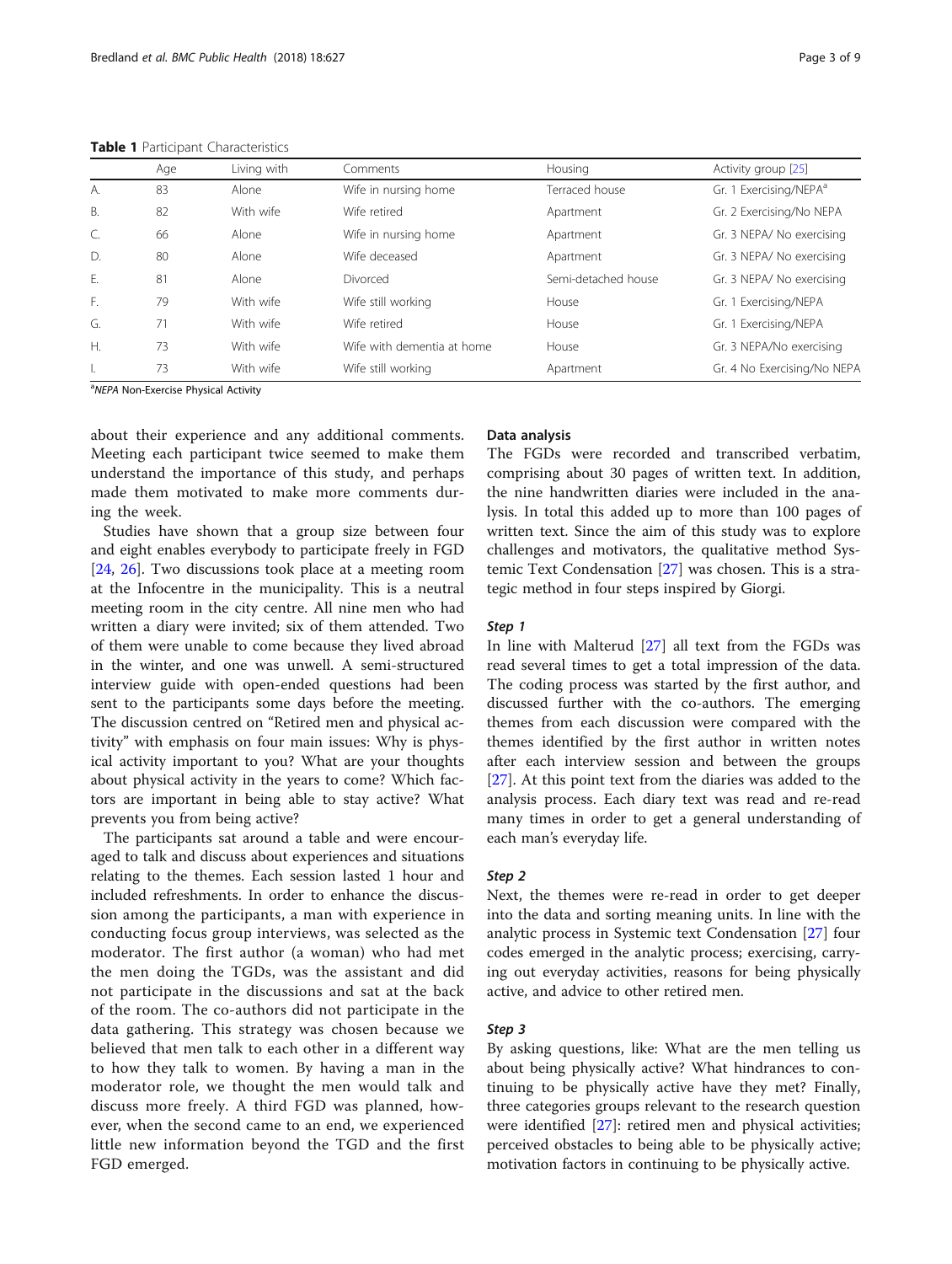#### Step 4

After the dynamic analysis process going backwards and forwards, we employed a theoretical model used to study change in movement, to help us get meaning and a deeper understanding of the emerging categories [[27](#page-8-0)]. This model was presented by Newell [[28](#page-8-0)] and has three different categories that interact to determine the optimal pattern of coordination and control for any activity (See Fig. 1).

Haywood and Getchell [[29\]](#page-8-0) modified Newell's model in the book Life Span Motor Development, to make sense of developmental changes by providing a framework for observing change. If any of the three categories change, the movement will change. The categories in the model: individual (the person's unique physical and mental characteristics); environmental (external factors, physical and socio-cultural); and tasks (types of activity).

# Results

The results were organised by using Newell's diagram, and ended with the following categories: Individual constraints: no weakness, will easily compete and negative thinking; Task constraints: meaningful physical activities; Environmental constraints: physical and social constraints (See Fig. [2\)](#page-4-0).

# Individual constraints: No weakness, will easily compete and negative thinking

The men discussed how gender and their identity as retired men had impacted on physical activity, and pointed out three aspects of this. First, they experienced that they had difficulties showing bodily weakness. "Even a little limp feel like a defect I will not disclose". They confessed that they waited too long before asking for help. This was expressed as: "We have been taught that we men should put up with things more than women and accept our situation, even though we have heard it is important to get early help, like seeing a doctor or a physiotherapist". The use of assistive technology might also show weakness. For example, when men need walking aids to continue to be active the participants claimed that the majority were reluctant to use them. Interestingly, the men claimed that the use of walking aids was normal for older women, but not for most men. However, men could use Nordic walking poles if necessary. "Poles are associated with sport and with younger people, not with old age", they told. Even if the men did not use the poles in the way they are meant to be used, they did not feel that their self-esteem and appearance were damaged, unlike with ordinary walking aids. If they really needed a proper walking aid they would rather stay at home than risk meeting people who could observe their weakness.

The second individual aspect was that most men desire to "flex their muscles". The participants talked about secretly enjoying doing better than the person next to them. For example, one said that when he started a physical activity, he frequently overdid it to begin with and consequently, had trouble with joints and muscles afterward: "In my mind I am still 30 years old, and when I see others walking fast or working hard I want to be as good, or even better than them". He compared men and women and said: "Most women are not like that. They are more sensible and start gradually to obtain a higher and higher physical activity level, something we men seem to forget".

The third individual aspect shows how the men took precautions because of fear of falling or injuring themselves. They had heard and read in the newspapers that injuries will set you back more, and will take longer to heal, than when they were young. "A fall can be the beginning of the end", one man said. They were terrified of having a fall, therefore they would rather stop walking than risk a fall or injuries. For two or 3 months every year they experienced winterly weather which made walking difficult, and they would be warned by family and friends to be especially careful. Thus, most of them stopped walking in the winter months to make sure they did not fall, and to feel safe from accidents. The consequence was that in spring it was difficult to start walking again, mostly because they were out of shape, but also

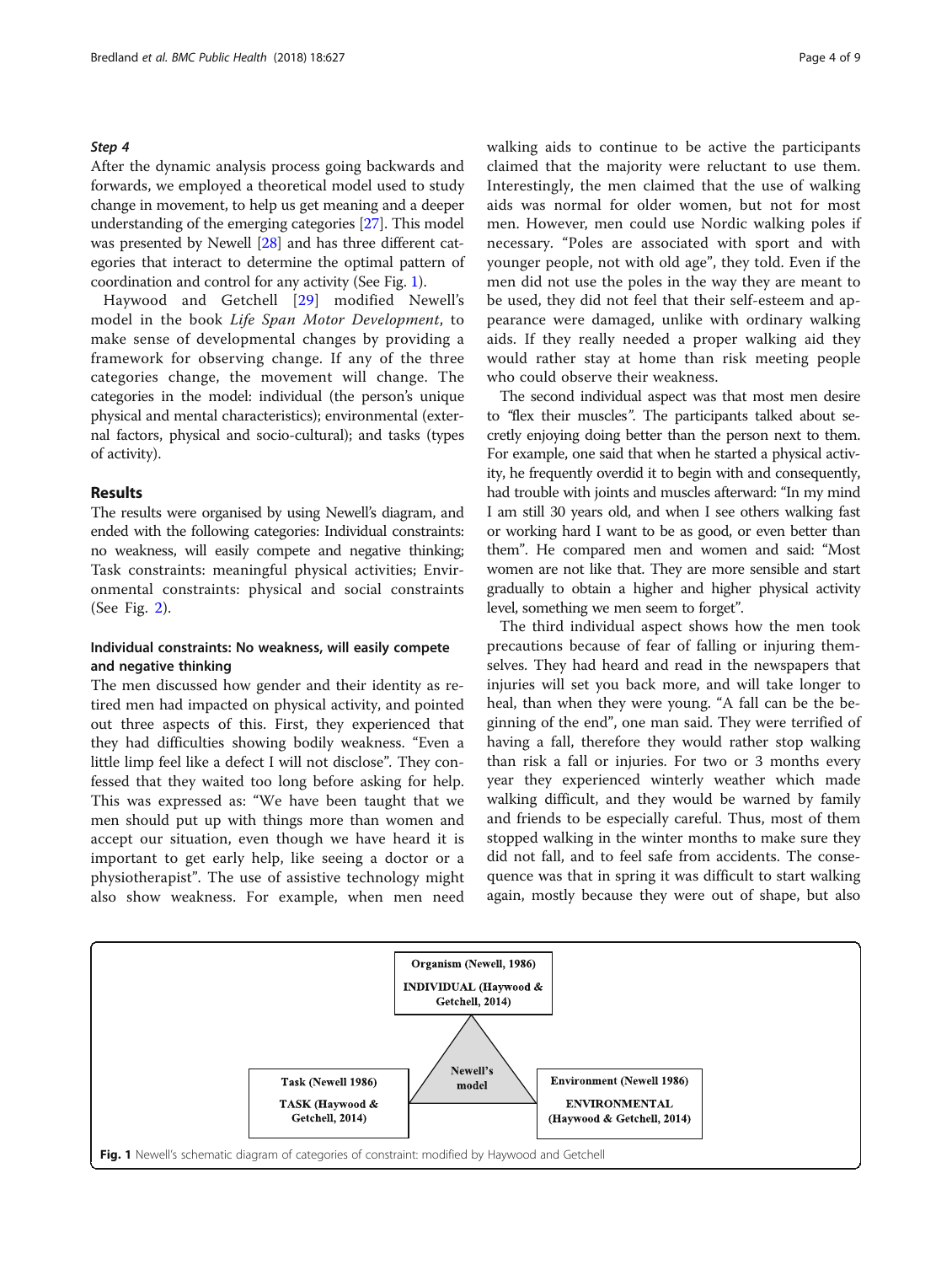<span id="page-4-0"></span>

because of expressions such as this: "I have got out of the habit of walking every day, the walks are not automatic any more". They all agreed that getting going again after the winter became more and more difficult every year.

The men learnt about risk factors when ageing. This information made them more aware of the risks involved in being physically active, such as falling, and this worried them. They suggested that they needed more advice and help, for example how to stay safe during their daily walks. They would like information about ways to avoid risks rather than always hearing about the possible dangers. They thought perhaps the community could arrange for elderly people to meet and help each other with good ideas. "I have heard some very good ideas today which will give me the courage to walk outside in the winter; like Nordic walking poles and shoes with spikes, and where to buy them". More positive advice from health professionals or from peers in order to be able to carry on with enjoyable activities are needed.

#### Task constraints: Meaningful physical activities

The men knew that physical activity was of great importance when ageing. They read in the newspapers that they should exercise regularly in the gym. Some of them said they knew they needed to make an active and purposeful effort to care for their own health. Many insisted that regular physical activity should be enjoyable and useful. Most of them said they needed a regular programme and good routines to be physical active.

They discussed different types of physical activities. For instance, was it necessary to do exercises or could they be physically active in other ways? For different reasons, more than half the men were responsible for the housework. They were surprised by the effort that went into it, and how tired they were afterwards. One exclaimed: "I had no idea that housework was this physically hard and demanding". Consequently, they felt that it would not be necessary to exercise in the gym on top of doing housework for hours. For an old man, it might even be possible to get help with the housework so that he could go to the gym instead. However, all the men agreed that housework was a good way to combine utility with pleasure, and that this should certainly count as physical activity.

The men wanted to be physically active in their everyday routines, and preferred to be useful and do jobs that needed to be done, like housework, repairs or painting inside or outside the house, and gardening. They could also do physical voluntary work, like taking a person in a wheelchair for a walk or doing repairs and chop wood at the open-air museum. "These types of activities feel more meaningful than exercising in the gym", one of the men said. Activities like taking care of household tasks made them feel important, which again increased their self-esteem. Friends and family gave them positive feedback and were impressed with these important jobs.

Nevertheless, the men expressed that they needed to be reminded of the value of different types of physical activities. "Whether we like it or not, physical activity is vital when we are ageing, because it is important for our health, and it is up to each one of us to do something about this". Further, they stated that enjoyable and meaningful activities tailored to individual needs are necessary in order to continue to be active. However, they might need professional help to find good and meaningful activities and to get started with good active habits.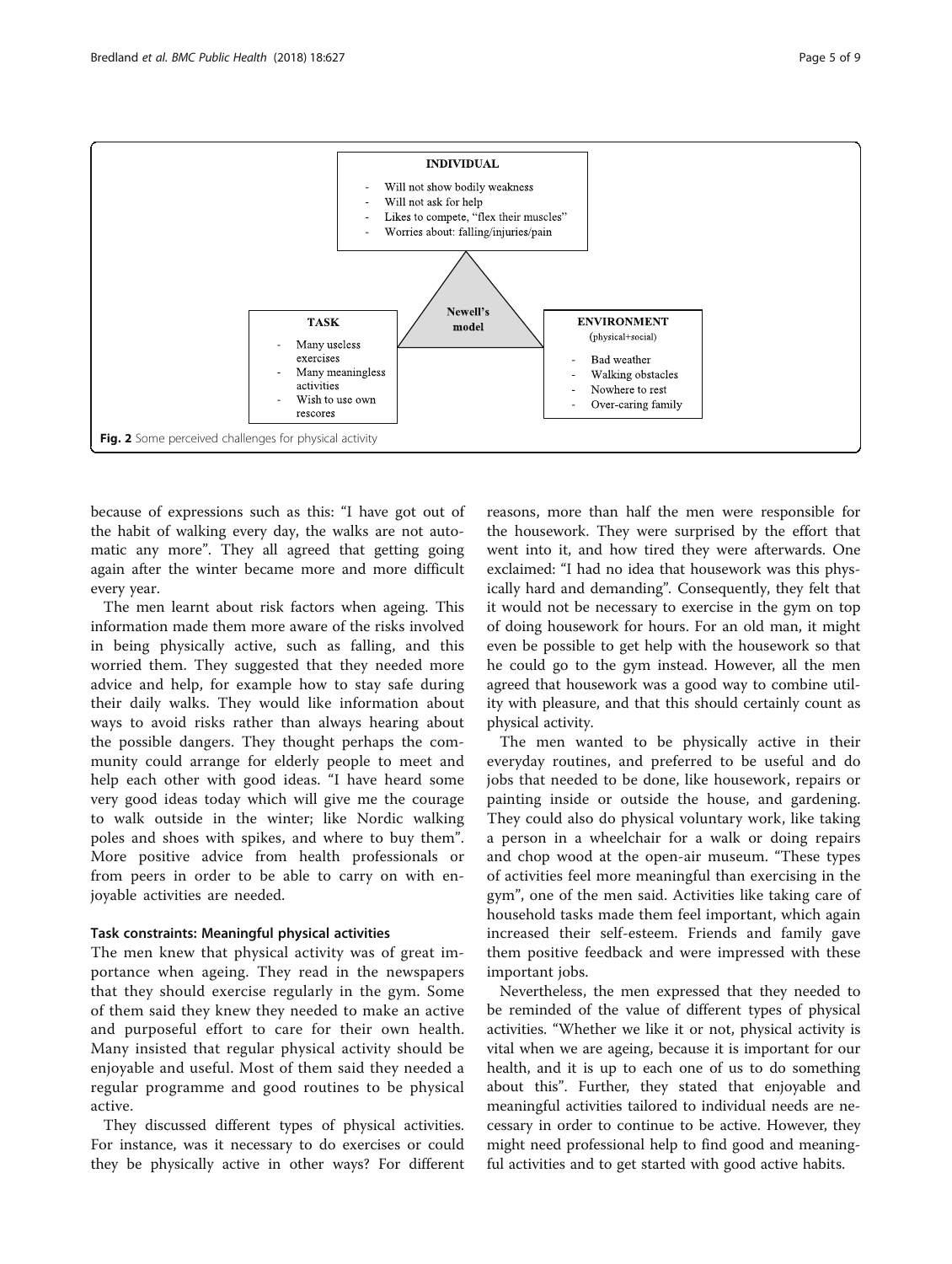# Environmental constraints: Physical and socio-cultural

Nearly all the men enjoyed walking, and preferred using their own legs for transport as often as possible; for example, walking to meet friends at a coffee shop or getting to the library. In addition, some of them had a regular habit of walking outdoors most days, thus combining being physically active and meeting people. They claimed that when ageing these routines could be difficult to continue because of constraints in the physical environment like poor road surfaces, bad weather or simply needing somewhere to sit down because they did not trust their legs any more. They did not know when their legs would start to hurt, and for that reason some of them had stopped walking in case they needed a rest and were unable to find a suitable place to sit down.

They pointed out that if the politicians and the municipality wanted people to take more responsibility for being physically active, something had to be done in the community. For example, people needed a place to report any obstacles, so that the municipality would be aware of them and then able to fix the problems so that people could continue with their physical routines.

Environmental constraints were also of a social character. Interestingly, the men perceived the influence from people around to have a stronger impact in their old age. "When we are seniors we seem to be more sensitive to how our family and friends think we should behave, I am trusting my own judgement less and less". The men discussed about family members who stopped them in their physical routines, some of the men felt not trusted. They eventually agreed that this was mostly done by their family to be helpful or caring. However, the result ended up as less physical active. "My children won't let me walk in the woods alone, as I have always loved to do". Another talked about his wife looking after him all the time. "When I want to do a little work outside the house, she's always watching and telling me to be

They pointed out that people around them were very kind and helpful, but often to such an extent that they were actually prevented from being as physical active as they were capable of and wanted to be, and that this could become an obstacle to activity. One said that when he woke up to a snowfall, his neighbour had already shovelled it away before he even got up. Another talked about his neighbour coming up the stairs every morning with his newspaper: "She is so helpful, however, I needed and would have enjoyed that activity. Now I have no reason to walk down the stairs every morning".

As motivators (See Fig. 3) for physical activity, nearly all the men talked enthusiastically about the joy and happiness of spending time with children, mostly grandchildren. Keeping fit to be able to play with them or take them out were important motivators. They also found that they could help them, for example teaching them how to fish, to ski or showing them how to enjoy the natural world. The participants' well-being and physical fitness were closely linked to mental well-being.

When the men retire, many find new activities to engage in. The focus group participants felt that retirement could be a good time to find a new hobby or an activity that could interest you and could lead to meeting new people, preferably a younger age group. Younger people may make it easier to see new possibilities in life. The participants claimed that. "Many people our own age often are unwell, and talk about illness and problems. Such negative talk can easily make you quite depressed. The younger ones do in contrast talk about other things, such as family, home making and leisure activities". Finding a hobby or an activity that interests you and can lead to meeting new people, preferably a younger age group, that can make it easier to see new possibilities. Then one could be motivated to continue to be active, both in body and in mind.

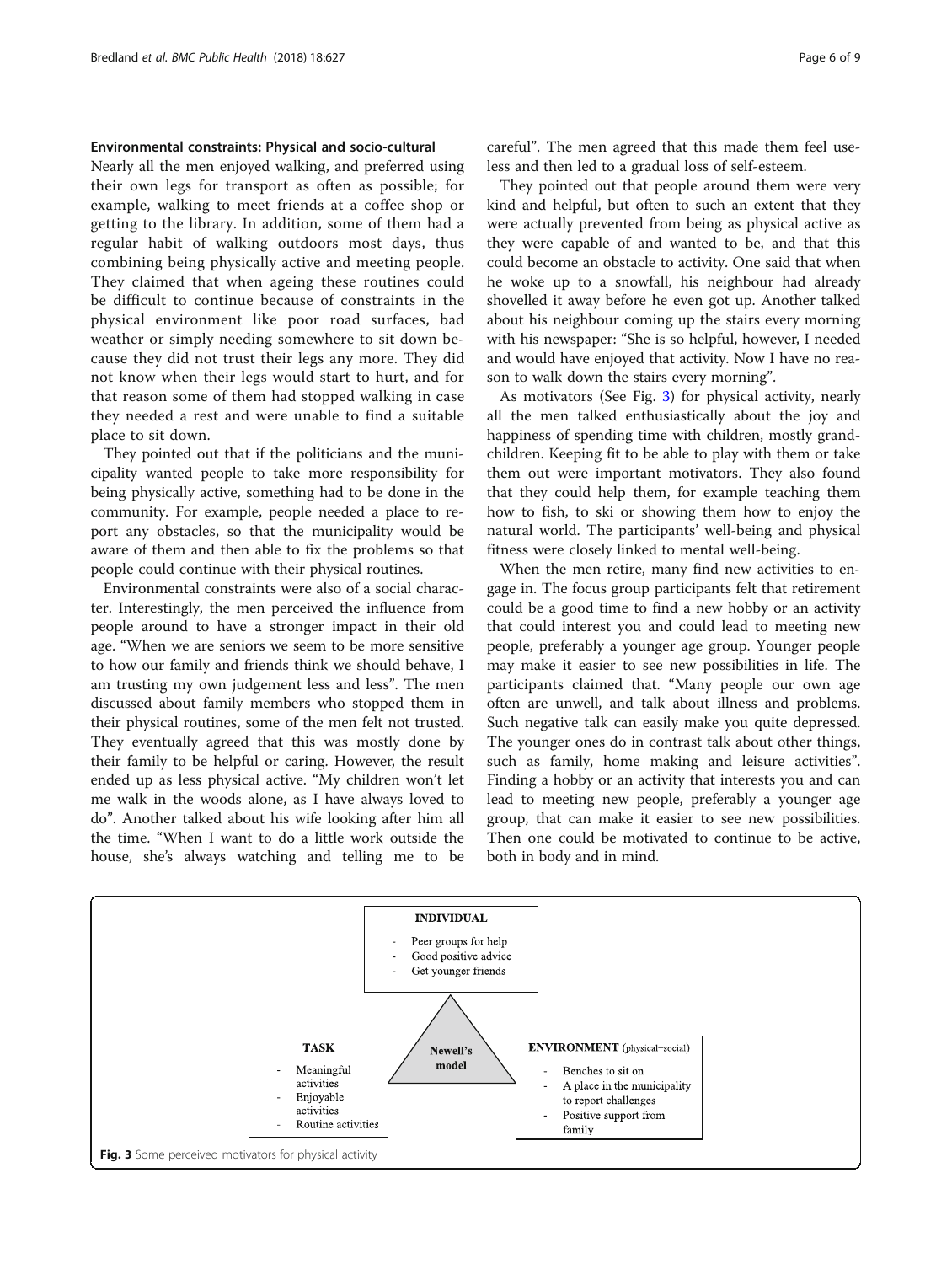# **Discussion**

### Individual constraints

The men pointed out that since their identity was different to women's they faced other challenges when ageing. On the one hand, this difference could be positive because they seemed to be more physically active than women [[15,](#page-8-0) [30](#page-8-0)]. On the other hand, however, we found that when they did have problems with their bodies, they were reluctant to take contact with professionals. In our work with health promotion for the elderly, we have experienced this difference. Men do not like talking about bodily changes or problems, and therefore do not easily ask for help. In addition, since most of the professionals in this field are women, the male perspective appears to be forgotten when designing programmes and giving advice.

In our study, the men claimed that Nordic walking poles give them a more acceptable appearance than other walking aids, because they are associated with young and active people. The device thus speaks an implicit demographic language that feels positive for the men. This illustrates how gender script influences the use or non-use of technology [[31](#page-8-0)]. In addition, results from a systematic review clearly identified that Nordic walking is a healthy and well-accepted mode of physical activity [[32](#page-8-0)], and this support the men's view of using the poles as a walking aid.

Worrying about falling and having accidents are twofold. Firstly, preventing falls for the elderly has been a big issue for researchers for many years. This increase in concern has spread as a result of information on television and in the press, therefore, the elderly in the community take precautions and fall less [[33](#page-8-0)]. However, a new issue arising from this seems to be that old people can be too careful because they are afraid, which leads to restriction in activities [\[17](#page-8-0)]. The question is therefore whether the second consequence of fall prevention means less physical activity and thus, in the long term, fewer positive health effects. Jefferis et al.  $[16]$  $[16]$  argue that fear of falling is an important barrier to gaining health benefits from walking, even more of a barrier than if they have had an actual fall.

Aches and pains in the body seem to be a barrier to physical activity for the men. When starting new activities, they are often vigorous and competitive [\[21](#page-8-0)], and start too quickly with too much energy. Consequently, they might experience shortness of breath which leads to worry about the heart, or they get muscle pain and think they are doing wrong activities. They say they need information about their bodies, i.e. what is normal and not dangerous when they start physical activity. However, they had nobody to talk to, and therefore gave up being active, instead of getting help and more knowledge to cope with these barriers. This is in line with Schutzer and Graves [\[34\]](#page-8-0) reporting that health problems and pain emerged as the most common barrier to being physically active.

#### Task constraints

Our study revealed that the men were surprised that everyday activities could be so challenging for the body, both physically for their balance, and for co-ordination. Powell et al. [\[5\]](#page-8-0) underline this when they discuss physical activity for health. They point out that the value of light activity has just recently being recognised, because current technology has and continues to reduce the need for even light activities in everyday life. When the men had been doing activities like housework and playing with grandchildren, they agreed that then they did not need exercising. It is noteworthy to see that research, from writing about exercising as the only way to be healthy, now points out the importance of other types of physical activity as the men pointed out. Ainsworth et al. [[35\]](#page-8-0) have done an important job with Metabolic Equivalents (METS) to be able to compare different types of activities. METS make it possible to see that 30 min of vacuum cleaning is equivalent to 30 min of moderate exercising. The four activity groups [\[25\]](#page-8-0), show that the elderly men can be sufficiently physically active in their everyday life without doing specific exercises.

Furthermore, the men in this study highlighted the importance of meaningful activities. Baert et al. [\[36](#page-8-0)] agree with this, and point out that patients and professions have a different interpretation of what they considered to be physical activity; the patients included physical work and household activities while the professions mainly concentrated on exercises. Further, they [[36](#page-8-0)] stressed the importance of individual programs so that individual barriers can be eliminated and motivators strengthened. Most of the men in our study preferred being useful and feeling needed, rather than putting a lot of effort into useless activities. They wanted to do activities that were important to them individually. Studies support the view that enjoyment and satisfaction give better motivation  $[8, 34]$  $[8, 34]$  $[8, 34]$ . Doing voluntary work, it is possible to make use of one's abilities and practical skills, and in addition it is a way to feel needed and to combine utility with pleasure [\[37](#page-8-0)].

Even though the men knew what meaningful activities were for them, they might need a push to get started with new routines. Their GP or other health providers have a key role in helping with more knowledge and effective intervention in order to replace sedentary patterns with habitual physical activity patterns [[34\]](#page-8-0).

# Environment

In our study, the seniors wanted an address in the municipality where they could report obstacles. Other studies support this [[12\]](#page-8-0) arguing that the built environment can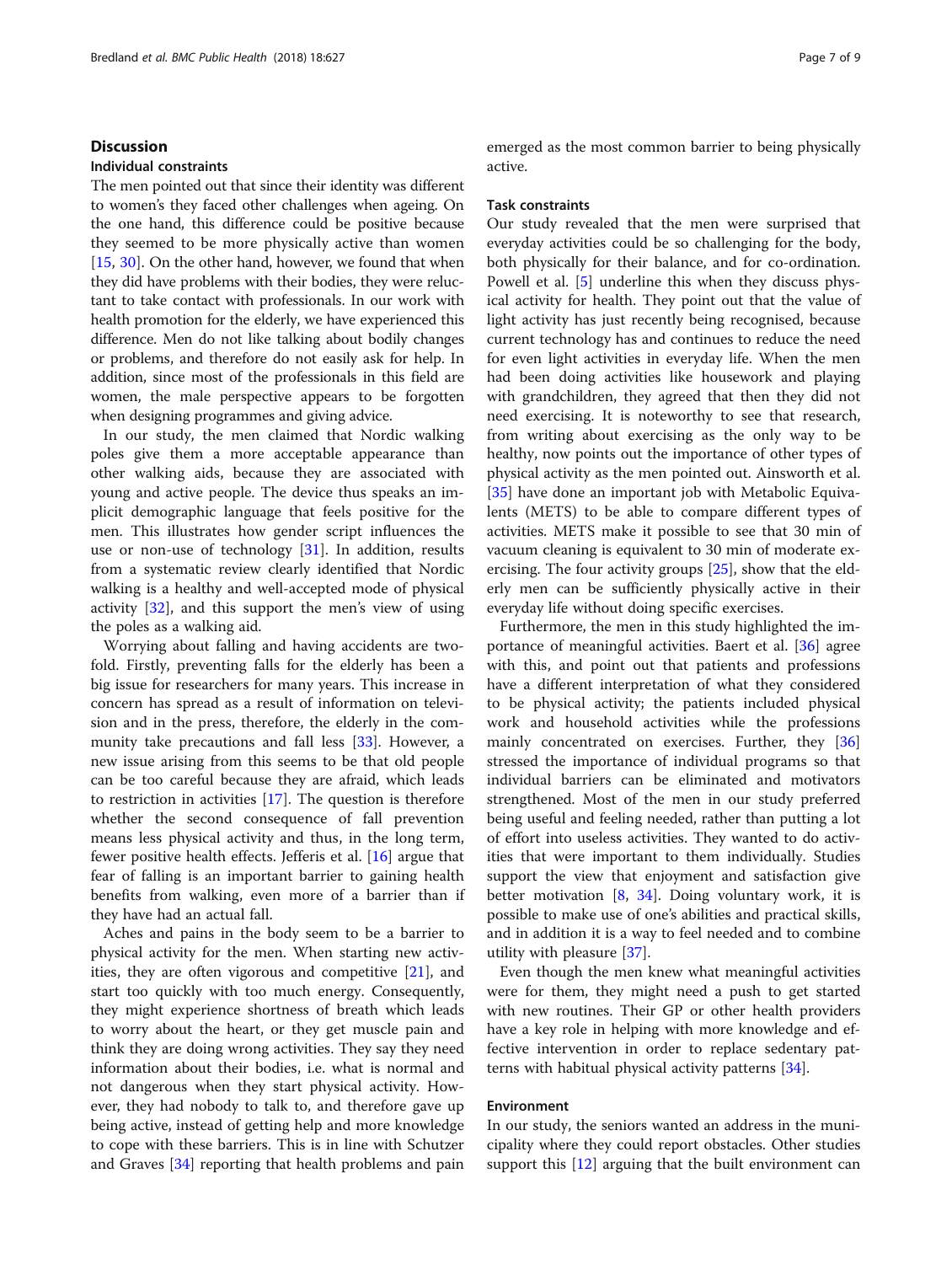contribute to sedentary behaviour, and that mapping the physical environment in the municipality is important, like safe walking paths and places to rest. Bjornsdottir et al. [\[38](#page-8-0)] also found that benches to rest on were much needed. Lately, the removal of physical environmental barriers have been described in many articles, through the provision of good footpaths, benches to rest on and improvement in neighbourhood safety [[13,](#page-8-0) [36](#page-8-0), [38](#page-8-0)]. Takano et al. [[39\]](#page-8-0) emphasised that urban planning and political decisions are important to ensure walkable green spaces for senior citizens.

The men in this study revealed that they were more easily influenced by their social environment than before they retired, and Jankowski et al. [[40](#page-8-0)] support this. Studies have pointed out the importance of support from the family to motivate for activities [\[15,](#page-8-0) [41](#page-8-0), [42](#page-8-0)]. Surprisingly, we found mostly negative influences from the family as far as physical activities were concerned. When the men in this study talked about being prevented by their family from carrying out some of their important activities, this influence seemed to be a barrier for them. This is supported by Baert et al. [[36\]](#page-8-0), who found that spouses were more of a barrier than a motivator to physical activity. Their families were stopping them because they wanted them to avoid injuries. From the men's point of view, this made them feel old and lacking in confidence. Negative feedback about their capabilities did not facilitate activity. The key here must be more public education about opportunities, rather than risks and dangers, but also about the motivators and what can be done. Family members need to understand their role as motivators [[15](#page-8-0)]. They have identified social support as one of the predictors of being physically active in older populations.

#### Strengths and limitations

Even though this was a qualitative study with few participants, we obtained rich and interesting data. The strength is that the participants could comment and give feedback on the summary of the group interviews and of the initial findings given by the first author. Codes and categories were discussed continuously between the three authors until a consensus was reach.

The experiences of the participants are related to them living in Norway, but findings concerning physical activity with challenges and motivators are similar to other studies conducted in countries like USA [[12](#page-8-0)], Iceland [[38\]](#page-8-0), Finland [[13\]](#page-8-0), Belgium [\[36](#page-8-0)] and UK [\[43\]](#page-8-0).

The findings from this qualitative study have few participants; hence we cannot generalize to other populations. Nevertheless, we assume that these findings can be of interest to professionals working with health programs and health promotion with senior men. More research will be needed to explore how gender differences influence physical activity.

# Conclusion

To be able to achieve the aim of active ageing [\[7](#page-8-0)], service providers as well as local authorities need to understand more of the challenges retired men meet when ageing. This pilot study highlights vital aspects of retired men's challenges in maintaining their physical activity level. It illuminates how retired men's preferences for physical activity is influenced by gender identities, social roles, physical and social environments, and gives some pointers to the facilitation of physical activity. The findings from this study are important for better understanding men's challenges when ageing, which is important knowledge for service provision in adjusting programmes to men's individual preferences. Initiatives should be taken in the municipality to map environmental barriers. The senior citizen need an address to report physical environmental barriers. It is important to implement this knowledge in the practice field, in service delivery and also for people around the men. These findings about gender differences will be taken into consideration in a bigger research program when working in this field. Nevertheless, more research is needed.

#### Abbreviations

FGD: Focus group discussion; GP: General practitioner; METS: Metabolic equivalents; NEPA: Non-Exercising Physical Activity; PA: Physical Activity; TGD: Time-Geographic Diary

#### Acknowledgements

Thanks to the participants for enthusiastically sharing their experiences. Thanks also to the moderator of the focus group discussions, and to the senior centre for recruiting the participants and providing meeting rooms. Thanks to the Norwegian Fund for Post-Graduate Training in Physiotherapy for financial support to write this article.

#### Funding

The Norwegian Fund for post-Graduate Training in Physiotherapy. (The funding was to pay for time to write this article).

#### Availability of data and materials

The data consists of: nine hand written diaries in Norwegian, consisting of 7 days each adding up to 63 diary days and with 63 TGD graphs. In addition there are two focus group discussions around 30 pages. The raw data will be anonymised prior to being shared and can be available from ELB on request.

#### Authors' contributions

KV and ELB specified the research questions and design and did the first part of the analysis. SS made a substantial contribution to the interview analysis. ELB wrote the first draft of the manuscript and SS and KV helped to further draft the manuscript. All authors read and approved the final manuscript.

#### Ethics approval and consent to participate

The study was approved by the ethics review board, Norwegian Social Science Data Services, no. 30651. Each participant signed the consent form. They were given written and oral information and could ask questions. They knew they could withdraw from the project at any time.

#### Consent for publication

All the participants gave their consent to publish the results as well as the characteristics in the Table [1](#page-2-0).

#### Competing interests

The authors report no competing interests. The authors alone are responsible for the content and writing of the paper.